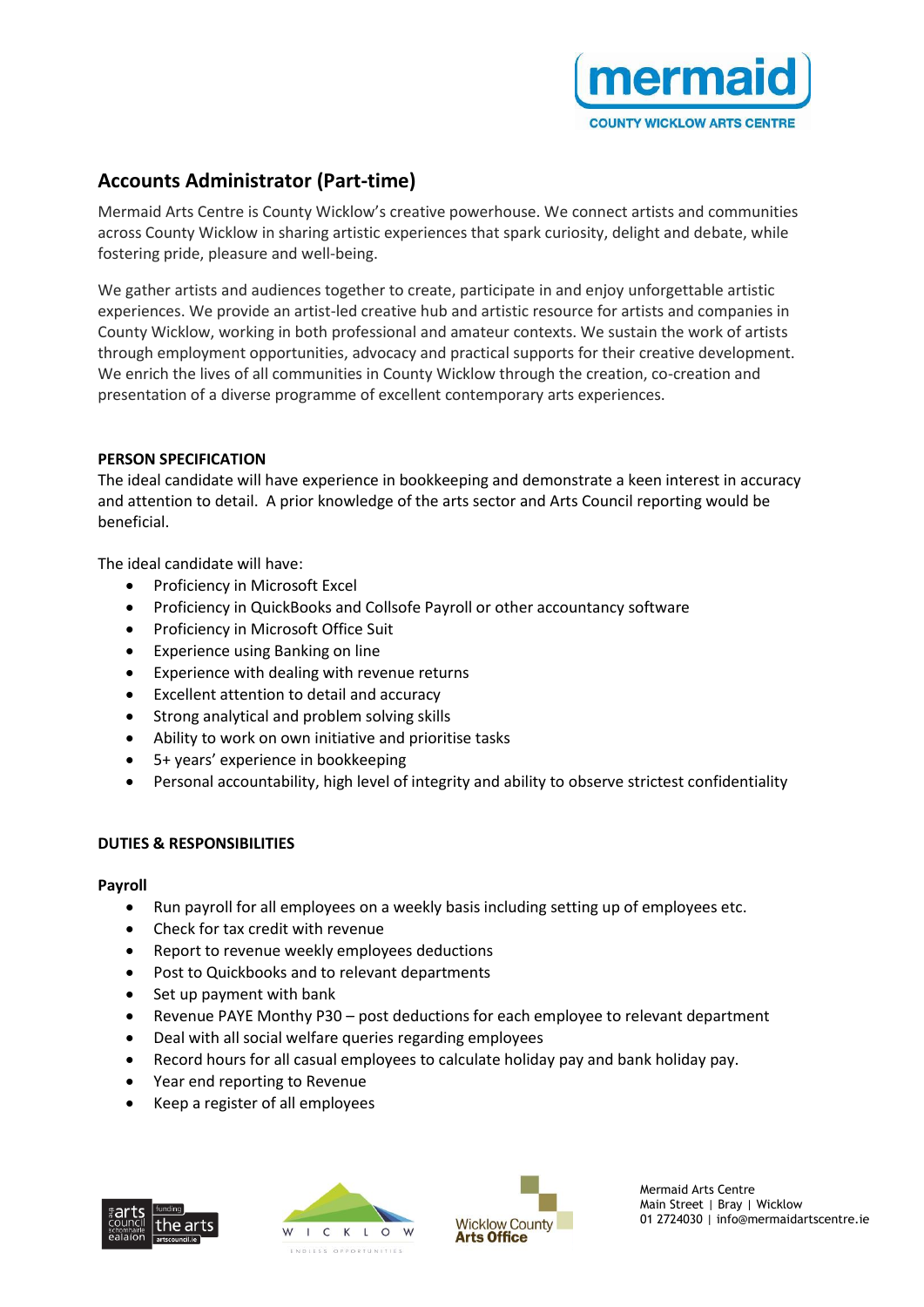

## **Box Office**

- Box office daily reports to Quickbooks, posting all sales to relevant show
- Reconcile Box office global payments to bank statements
- Monthly accruals of box office income for forthcoming months
- Keep a check on bank statements for invoices paid (for invoices processed through TicketSolve)
- Check bank statements for Friends scheme standing orders and record
- Record all income from internet sales as taken from the bank statement and balanced with Global payments

#### **Bank**

- Prepare bank reconciliation statement on a monthly basis
- Enter in all accruals/prepayments

## **Creditors/Payments**

- Process al invoices through Quickbooks
- Pay all invoices through banking on line setting up with bank etc
- Record all invoices and payments to relevant shows/departments
- Post all payments requested by AD or GM to relevant grants/shows
- Post all credit card charges to Quickbooks and to relevant departments

#### **Debtors**

- Invoice as required corporate rentals/café rent and any other parties as directed by AD or GM.
- Ensure payments are received

## **Petty Cash**

• Reconcile Petty cash on a monthly basis and post all expenditure to Quickbooks

## **Programme**

- Make payments to incoming companies from settlement prepared with GM
- Settlements with artists for artwork sales and post to Quickbooks.

## **Board Meetings**

- Bank position including creditors and debtors due
- P & L versus budget for each month
- P & L versus budget from beginning of year to relevant date
- P & L versus budget for the previous year

## **Other**

- Input the prepared budget from AD & GM at the beginning of the year
- Ensure Tax Clearance documents are up to date
- Vat returns for cinema and foreign artists
- Corporation tax declaration
- Request grant from WCC on a monthly basis
- Process staff expenses and post to relevant departments
- Assist with audit







Mermaid Arts Centre Main Street | Bray | Wicklow 01 2724030 | info@mermaidartscentre.ie